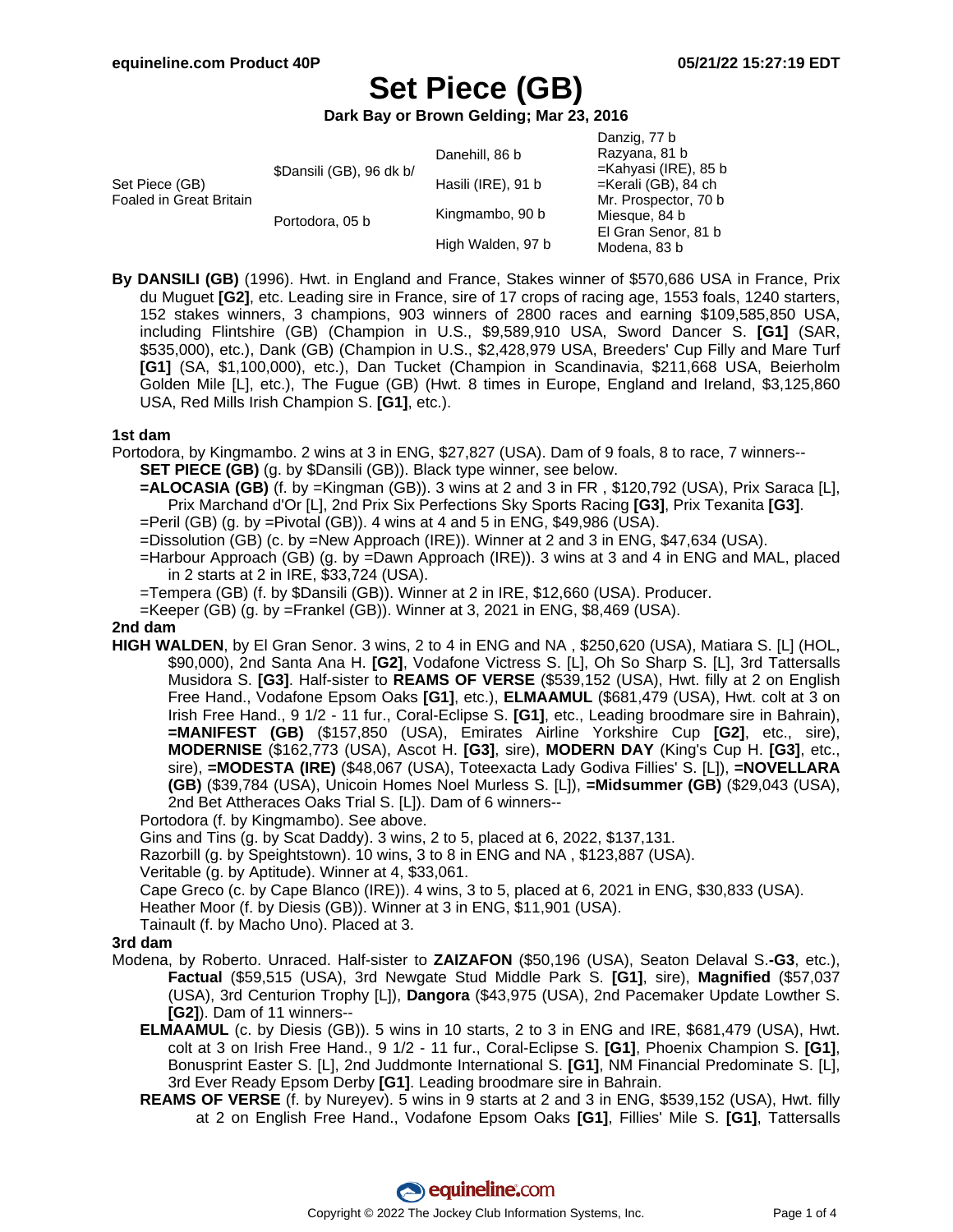**Dark Bay or Brown Gelding; Mar 23, 2016**

- Musidora S. **[G3]**, May Hill S. **[G3]**, 3rd Sun Chariot S. **[G2]**. Dam of--
- **EAGLE POISE** (g. by Empire Maker). 6 wins at 3 and 5, \$519,609(USA), Valedictory S. **[G3]**-ntr, 1 3/4 miles in 2:57.62 (WO, \$90,000(CAN)), 2nd San Juan Capistrano H. **[G2]** (SA, \$30,000), Valedictory S. **[G3]** (WO, \$30,000(CAN)), Valedictory S. [L] (WO, \$30,000(CAN)), Ontario Derby [L] (WO, \$30,000(CAN)), etc. Set tre at Woodbine, 1 5/8 miles in 2:45.04.
- **MANY VOLUMES** (c. by Chester House). 4 wins at 3 and 4 in ENG, \$172,249 (USA), William Ewart Properties Gala S. [L], 2nd Wolferton H. [L], 3rd Foundation S. [L]. Sire.
- **Ithaca** (f. by Distant View). Winner at 2 in ENG, \$52,246 (USA), 2nd Malaysia Airlines Non-Stop Prestige S. **[G3]**, 3rd Pacemaker Distaff S. [L], JRA Golden Jubilee Sceptre S. [L]. Dam of--
	- **ZACINTO (GB)** (c. by \$Dansili (GB)). 3 wins at 2 and 3 in ENG, \$336,891 (USA), Totesport.com Celebration Mile **[G2]**, Thoroughbred Blue Square Premier S. [L], 2nd Queen Elizabeth II S. **[G1]**, Keepmoat Champagne S. **[G2]**. Sire.
	- =Complexion (GB) (f. by Hurricane Run (IRE)). Winner at 3 in ENG, \$6,418 (USA). Dam of--
		- **=MAID UP (GB)** (f. by Mastercraftsman (IRE)). 4 wins at 3 in ENG, \$175,493 (USA), Ladbrokes March S. **[G3]**, 2nd Qatar Lillie Langtry S. **[G2]**.
- **HIGH WALDEN** (f. by El Gran Senor). Black type winner, see above.
- **MODERNISE** (c. by Known Fact). 5 wins, 2 to 4 in ENG and NA , \$162,773 (USA), Ascot H. **[G3]**. Sire.
- **=MANIFEST (GB)** (c. by Rainbow Quest). Winner at 3 and 4 in ENG, \$157,850 (USA), Emirates Airline Yorkshire Cup **[G2]**, 2nd John Porter Dubai Duty Free Finest Surprise S. **[G3]**, 3rd Directa Signs Noel Murless S. [L]. Sire.
- **=MODESTA (IRE)** (f. by Sadler's Wells). 2 wins at 3 in ENG, \$48,067 (USA), Toteexacta Lady Godiva Fillies' S. [L]. Dam of--
	- **BUTTON DOWN (GB)** (f. by Oasis Dream (GB)). 3 wins at 4 in NA , placed at 3 in ENG, \$236,097 (USA), Cardinal H. **[G3]** (CD, \$58,280), 2nd Canadian S. **[G2]** (WO, \$60,000(CAN)), Nijinsky S. **[G2]** (WO, \$40,000(CAN)), Flaming Page S. (WO, \$20,000(CAN)).
	- **=PLATITUDE (GB)** (g. by \$Dansili (GB)). 3 wins, 2 to 5 in ENG, \$188,363 (USA), Lewis Badges 1832 March S. [L], 2nd Bahrain Trophy **[G3]**, Coral Marathon Esher S. [L], Titanic Belfast Winkfield S. [L], 3rd Jockey Club Rose Bowl S. [L], etc.
	- **=Model Pupil (GB)** (c. by =Sinndar (IRE)). 3 wins, 3 to 5 in ENG and KSA, \$145,158 (USA), 2nd MBNA Chester Vase **[G3]**, 3rd Seymour Pierce Henry II S. **[G3]**.
	- **=Surefire (GB)** (g. by =Fastnet Rock (AUS)). 4 wins in 8 starts, 2 to 3, 2021 in AUS and ENG, \$128,569 (USA), 2nd Queens N E Manion Quality Cup **[G3]**.
- **=NOVELLARA (GB)** (f. by Sadler's Wells). 2 wins in 4 starts at 3 in ENG, \$39,784 (USA), Unicoin Homes Noel Murless S. [L]. Dam of--
	- **=DISCLAIMER (GB)** (g. by \$Dansili (GB)). 5 wins, 2 to 4 in AUS and ENG, \$212,035 (USA), XXXX Gold Newcastle Cup **[G3]**, CASCO E.B.F. Cocked Hat S. [L], 3rd City Tattersalls Club Cup [L].
- **MODERN DAY** (c. by Dayjur). 9 wins, 2 to 4 in ENG and SAF, King's Cup H. **[G3]**, Kings Cup H. [L], Port Natal H. [L], 3rd Drill Hall S. **[G2]**. Sire.
- **=Midsummer (GB)** (f. by Kingmambo). Winner at 3 in ENG, \$29,043 (USA), 2nd Bet Attheraces Oaks Trial S. [L]. Dam of--
	- **MIDDAY (GB)** (f. by Oasis Dream (GB)). 9 wins, 2 to 5 in ENG, FR and NA , placed in 2 starts at 3 and 5 in IRE, \$3,438,502 (USA), Hwt. older mare at 4 on English Free Hand., 11 - 14 fur., Hwt. older mare at 4 on English Free Hand., 9 1/2 - 11 fur., Breeders' Cup Filly and Mare Turf **[G1]** (OSA, \$1,080,000), Qatar Prix Vermeille **[G1]**, Darley Yorkshire Oaks **[G1]**, Blue Square Nassau S. **[G1]** twice, Markel Insurance Nassau S. **[G1]**, etc. Dam of--
		- **=MIDTERM (GB)** (g. by \$Galileo (IRE)). 5 wins, 2 to 6 in AUS and ENG, placed in 1 start at 3 in FR , \$381,378 (USA), Irresistible Pools N E Manion Cup **[G3]**, Bet365 Classic Trial **[G3]**, 2nd Qatar Prix Niel **[G2]**, Le Pine Funerals Easter Cup **[G3]**, 3rd Al Rayyan Aston Park S. **[G3]**, etc.
		- **=MORI (GB)** (f. by =Frankel (GB)). 2 wins at 3 in ENG, \$101,596 (USA), Markel Height Of Fashion S. [L], 2nd Ribblesdale S. **[G2]**.
		- **NOON STAR** (f. by \$Galileo (IRE)). 3 wins, 2 to 4, 2022 in ENG, \$82,661 (USA), British E.B.F. Supporting Racing To School Nottinghamshire Oaks [L], 2nd Tattersalls Musidora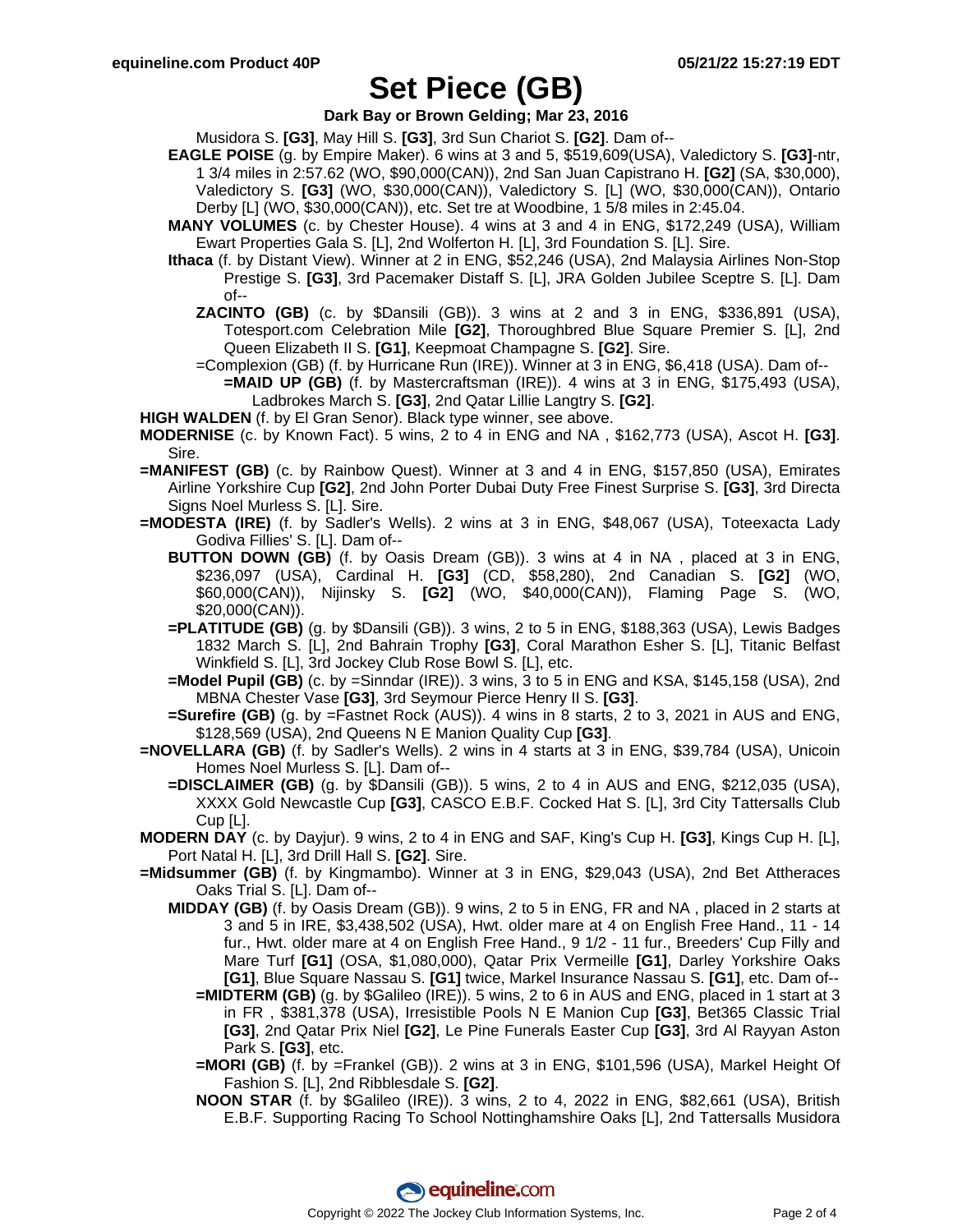**Dark Bay or Brown Gelding; Mar 23, 2016**

S. **[G3]**.

- **=MIDSUMMER SUN (GB)** (g. by =Monsun (GER)). 6 wins, 3 to 5 in AUS and ENG, \$311,278 (USA), Gosford Quarries Gosford Gold Cup [L], 2nd McGrath Estate Agents Sky High S. **[G3]**, Summer Cup **[G3]**, Visit Victoria Melbourne Cup Day Plate [L], 3rd ATC Cup [L].
- **=SUN MAIDEN (GB)** (f. by =Frankel (GB)). 3 wins at 3 and 4 in ENG, \$265,948 (USA), Betfair Casino Hoppings S. **[G3]**, British Stallion Studs E.B.F. Nottinghamshire Oaks S. [L], 3rd QIPCO British Champions Fillies & Mares S. **[G1]**, Ribblesdale S. **[G2]**, Al Basti Equiworld Dubai Middleton S. **[G2]**, etc.
- **=HOT SNAP (GB)** (f. by =Pivotal (GB)). Winner at 2 and 3 in ENG, placed in 1 start at 3 in IRE, \$138,733 (USA), Lanwades Stud Nell Gwyn S. **[G3]**, 2nd Lanwades Stud Blandford S. **[G2]**, 3rd Markel Insurance Nassau S. **[G1]**.
- =Popular (GB) (f. by Oasis Dream (GB)). Winner at 3 in ENG, \$5,584 (USA). Dam of--
	- **=In Favour (GB)** (c. by =Frankel (GB)). Winner at 2 and 3 in FR , \$60,215 (USA), 3rd Prix Club Hipico Concepcion - Prix Michel Houyvet [L].
- A La Mode (f. by Known Fact). Winner at 5 in NA , placed in 1 start at 2 in ENG, \$38,415 (USA). Dam of--
	- Sharp Mode (f. by Diesis (GB)). Unraced. Dam of--
		- **=AMRALAH (IRE)** (c. by =Teofilo (IRE)). 5 wins, 2 to 5 in ENG and AUS, \$336,823 (USA), William Hill Herbert Power S. **[G2]**, Betfred Rose Of Lancaster S. **[G3]**, Doom Bar Steventon S. [L], 2nd Ambant Gala S. [L].
- Modesta (g. by Al Nasr (FR)). 9 wins, 3 to 5 in ENG, \$63,251 (USA).
- Contiguous (f. by Danzig). Unraced. Dam of--
	- **=CONFRONT (GB)** (g. by Nayef). 6 wins, 2 to 6 in ENG, \$390,717 (USA), Nayef Joel S. **[G3]**, Sky Bet City of York S. [L], Betfred Support the Harley Slack Fund Superior Mile [L], 2nd Totesport.com Summer Mile S. **[G2]**, Investec Diomed S. **[G3]**, etc.
	- **Nearby (GB)** (g. by King's Best). 6 wins, 3 to 6 in FR and ENG, placed at 10 and 11 in NA , \$193,679 (USA), 2nd Prix de Suresnes [L].
	- **=Midweek (GB)** (f. by =Motivator (GB)). Winner at 2 in FR , \$67,874 (USA), 2nd Prix Imprudence **[G3]**, Prix Amandine [L], Prix de la Cochere - Fonds Europeen de l'Elevage [L].
	- =Twin Town (GB) (f. by Halling). 4 wins at 3 and 4 in AUS, \$48,614 (USA). Dam of--
		- **=EASY EDDIE (AUS)** (g. by =Super Easy (NZ)). 8 wins at 3 and 4 in AUS, \$452,195 (USA), Canadian Club Maurice McCarten S. **[G3]**, 2nd City Tattersalls Club Maurice Mccarten S. **[G3]**, De Bortoli Wines Takeover Target Pacesetter S. [L], 3rd Ooh! Media Galaxy **[G1]**, Debortoli Wines Takeover Target [L].
		- =Gemini (NZ) (f. by Tale of the Cat). Placed at 2 and 3 in NZ , \$3,585 (USA). Dam of--
			- **=TWO ILLICIT (NZ)** (f. by =Jimmy Choux (NZ)). 8 wins, 3 to 5, 2021 in NZ, \$448,579 (USA), Rydges Wellington Captain Cook S. **[G1]**, Travis S. **[G2]**, Valachi Downs Royal S. **[G2]**, Legacy Lodge Waikato Guineas **[G2]**, Red Badge Spring Sprint **[G3]**, etc.
	- Proximity (GB) (f. by Nayef). Winner at 3 in ENG, \$5,063 (USA). Dam of--
		- **Tricky Magician** (g. by Magician (IRE)). 3 wins, 2 to 5, 2021, \$158,564(USA), 2nd Soaring Free S. [L] (WO, \$24,000(CAN)).
- Post Modern (f. by Nureyev). Unraced. Dam of--
	- **MODERNSTONE (GB)** (f. by Duke of Marmalade (IRE)). 4 wins, 3 to 5 in ENG and NA , \$183,400 (USA), Fasig-Tipton Ladies Marathon S. [L] (KD, \$60,140), 2nd Coral.co.uk Winter Derby Trial [L], 6 Places At Aintree At Betvictor Magnolia S. [L], 3rd Rood and Riddle Dowager S. **[G3]** (KEE, \$12,500). Dam of--
		- **=LONE EAGLE (IRE)** (c. by \$Galileo (IRE)). 4 wins in 8 starts at 2 and 3, placed at 4, 2022 in ENG, placed in 1 start at 3, 2021 in IRE, \$366,440 (USA), Godolphin Flying Start Zetland S. **[G3]**, British Stallion Studs E.B.F. Cocked Hat S. [L], 2nd Dubai Duty Free Irish Derby **[G1]**, 3rd William Hill Tapster S. [L].
	- **=CHASING STARS (GB)** (f. by Observatory). 4 wins at 2 and 3 in FR , \$140,312 (USA), Prix Isola Bella [L], 3rd Prix Coronation [L]. Producer.
	- **=Risk Taker (GB)** (g. by Rainbow Quest). Winner at 3 and 9 in ENG and IRE, \$35,594 (USA), 3rd Victor Chandler Chester Vase **[G3]**.
- RACE RECORD for Set Piece (GB): In England. At 2, one win in 1 start. Earned 3,881 Pounds (\$4,847